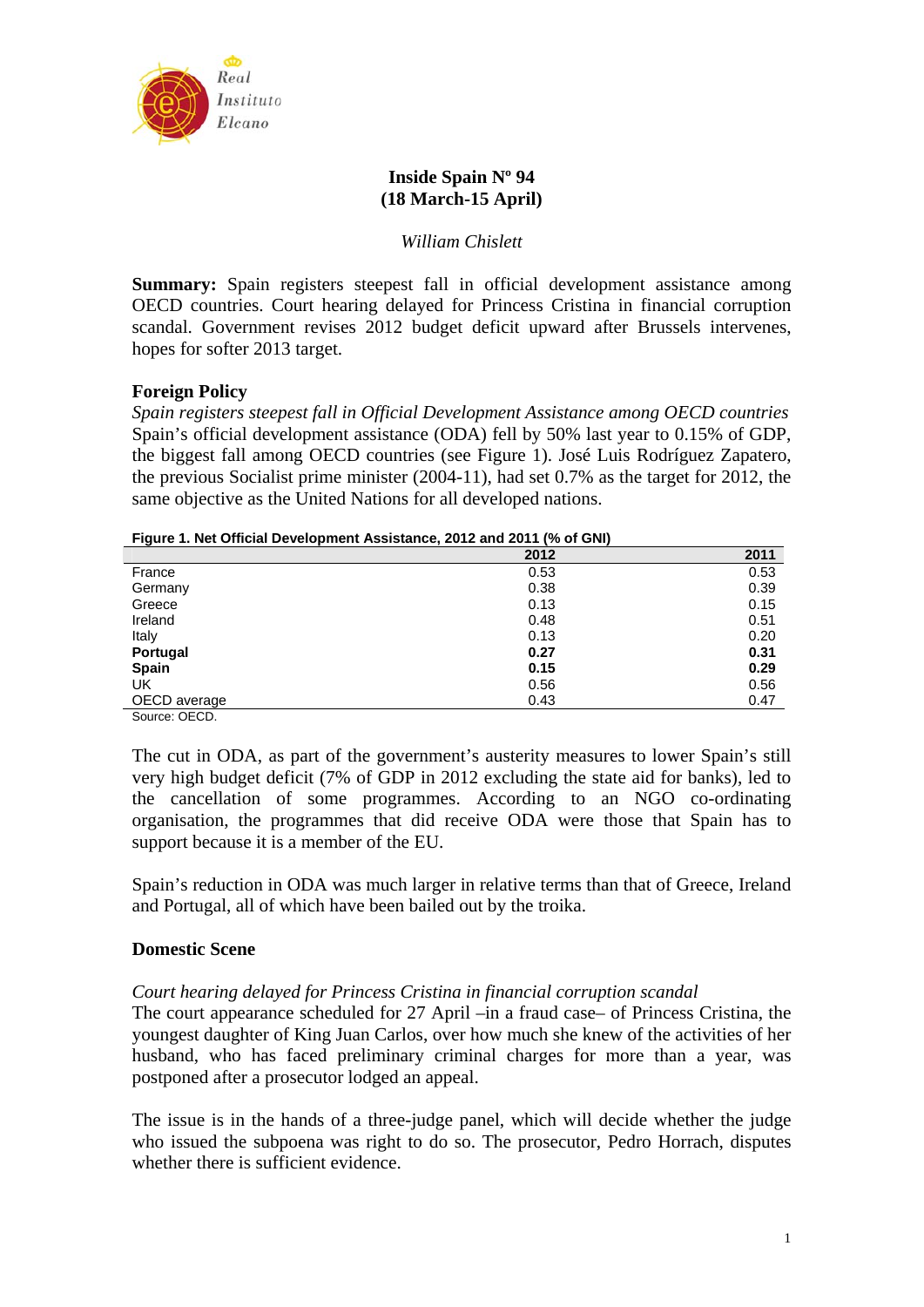

This was the first time since democracy was restored after the death of General Franco in 1975 that a member of the King's immediate family was subpoenaed.

The Royal Household said it was surprised by the move as the same judge said in 2012 that there was not enough evidence to name the Princess as a suspect. Since then, however, Diego Torres, the former business associate of the Princess's husband, Iñaki Urdangarín, has released a steady flow of e-mails to the Spanish press which purport to show that the Princess was aware of her husband's activities. Urdangarín is alleged to have used his Instituto Nóos, a not-for-profit sports marketing body, to embezzle millions of euros in public funds. He denies the accusations. The King asked the lawyer Miquel Roca, one of the fathers of Spain's 1978 Constitution, to represent Cristina.

Judge José Castro said in his court filing there were 'serious doubts' that Cristina, a member of the Nóos board, was totally unaware of her husband's activities. He also said there was a need to avoid any accusation that 'justice is not the same for everyone', a point made by the King himself in a televised speech in 2011 after Urdangarín came under investigation.

The move to bring Cristina to court was another blow for the monarchy. The 75-yearold King had to make a public apology a year ago after he injured himself during an elephant hunting trip in Botswana that was widely condemned as an insensitive and provocative at a time when more than 5.5 million people in Spain were unemployed, and after he said he lost sleep worrying about the unemployed youth.

The popularity of the King, a national hero in 1981 for facing down a military coup against Spain's brief democracy, has declined since then. A Metroscopia poll, conducted last month before Cristina was subpoenaed, showed, for the first time, that more people disapproved of the King than approved of him (see Figure 2). His son, Prince Felipe, continued to be ranked higher than his father in approval ratings. An opinion poll in *El Mundo* found that 45% of respondents wanted the King to abdicate in favour of his son and 41% said the monarchy should be abolished.

| Figure 2. Barometer of Confidence in Institutions and Social Groups (% approval and disapproval) |          |                    |
|--------------------------------------------------------------------------------------------------|----------|--------------------|
| <b>Institution/Social group</b>                                                                  | Approval | <b>Disapproval</b> |
| <b>Scientists</b>                                                                                | 90       | 6                  |
| <b>Doctors</b>                                                                                   | 90       | 8                  |
| Social works of the church                                                                       | 79       | 15                 |
| Police                                                                                           | 79       | 19                 |
| <b>Universities</b>                                                                              | 77       | 19                 |
| Civil servants                                                                                   | 70       | 25                 |
| Public health                                                                                    | 71       | 27                 |
| <b>Armed Forces</b>                                                                              | 69       | 25                 |
| Crown Prince Felipe                                                                              | 61       | 33                 |
| <b>Newspapers</b>                                                                                | 56       | 40                 |
| Supreme Court                                                                                    | 51       | 38                 |
| Tax inspectors                                                                                   | 44       | 42                 |
| King Juan Carlos                                                                                 | 42       | 53                 |
| Catholic Church                                                                                  | 35       | 59                 |
| Government of the state                                                                          | 19       | 78                 |
| Parliament                                                                                       | 18       | 73                 |
| Banks                                                                                            | 8        | 90                 |
| Political parties                                                                                | 7        | 91                 |
| Politicians                                                                                      | 6        | 93                 |

|   |  | Figure 2. Barometer of Confidence in Institutions and Social Groups (% approval and disapproval) |  |  |  |
|---|--|--------------------------------------------------------------------------------------------------|--|--|--|
| . |  | ,我们也不会有什么。""我们,我们也不会有什么?""我们,我们也不会有什么?""我们,我们也不会有什么?""我们,我们也不会有什么?""我们,我们也不会有什么?"                |  |  |  |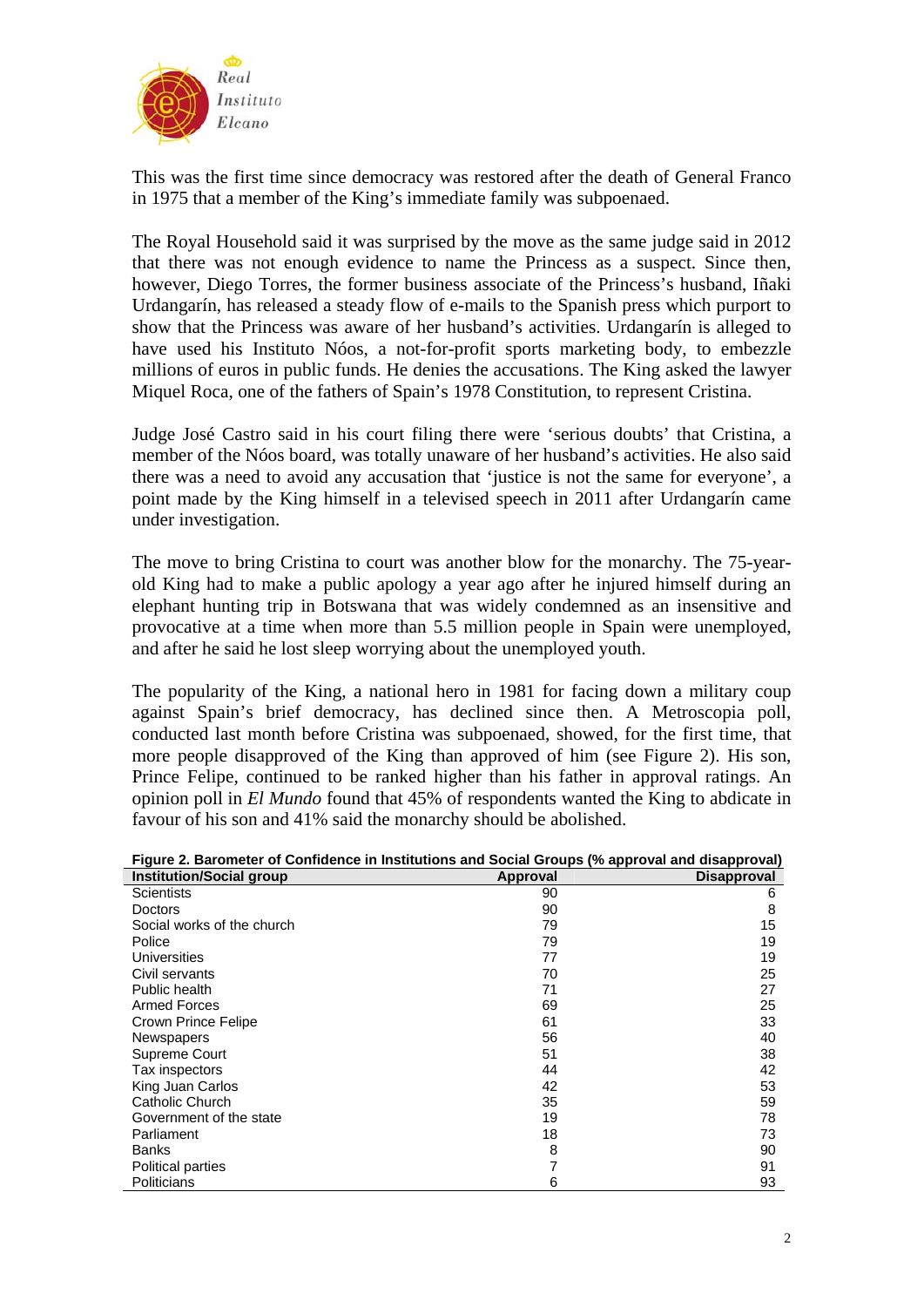

For the first time since the transition to democracy, the Socialist party, traditionally republican, called for the 'private wealth' of the Royal Household to be made public and not just what it receives from the state budget. The Household is already negotiating with the government its inclusion in the transparency law, the scope of which is not yet known.

The crisis in the monarchy is part of a general deterioration of Spain's institutions and political life. The parliament, political parties and politicians occupy three of the last four places in Table 2 above. According to another Metroscopia poll, the two-party system that has dominated political life over the last 30 years has its days numbered. If elections were held tomorrow the Popular Party (PP) would win 24.5% of the vote, down from 44.6% in the November 2011 general election, and the Socialists 23% (28.7% in 2011).

The Socialists, discredited for the economic crisis, which happened on their watch, have failed to make any headway, despite the government's (logical) unpopularity for its austerity measures. Between them the PP and the Socialists would capture less than 50% of the vote compared with an average of more than 75% since 1982. United Left (IU) would gain 15.6%, up from 6.9% in 2011, and the centrist Union Progress and Democracy (UPyD) 13.7% (4.7% in 2011).

In separate developments, underscoring the deterioration of political life, Carlos Fabra, the former PP president of the Castellón provincial council, will go on trial for fraud, bribery and trafficking of influences, after nine years of investigations. In Navarre, Miguel Sanz, the region's former president, faced preliminary charges after it was revealed he received  $\epsilon$ ,600 every time he attended a board meeting of the Caja Navarra savings bank. The regional government is responsible for savings-bank inspections. Several meetings were sometimes held in a day and did little more than read reports on the management. In Galicia, José Luis Baltar, a prominent PP politician, is to go on trial for using his position as head of the Ourense provincial council to provide jobs for 104 people in the council in order to ensure his son would succeed him in the post.

Lastly, in Andalusia, the fiefdom of the Socialist party, 80 people are under investigation for an alleged fraud involving the use of millions of euros of public money to pay bogus early retirement payments for around 100 people, often for companies they never worked for. The region's former employment minister, Francisco Guerrero, is in jail.

## *Artur Mas seeks a blueprint for a Catalan State amid financial crisis*

Artur Mas, the premier of Catalonia who has vowed to hold an illegal referendum on independence for the region, asked a group of academics to draw up the design of a future Catalan state.

Mas requested this at the first meeting of the advisory council for the national transition.

Meanwhile, the Prime Minister, Mariano Rajoy, in a change of tactics, challenged Mas to explain his project in the national parliament. His predecessor, the Socialist José Luis Rodríguez Zapatero, did something similar when Juan José Ibarretxe, the head of the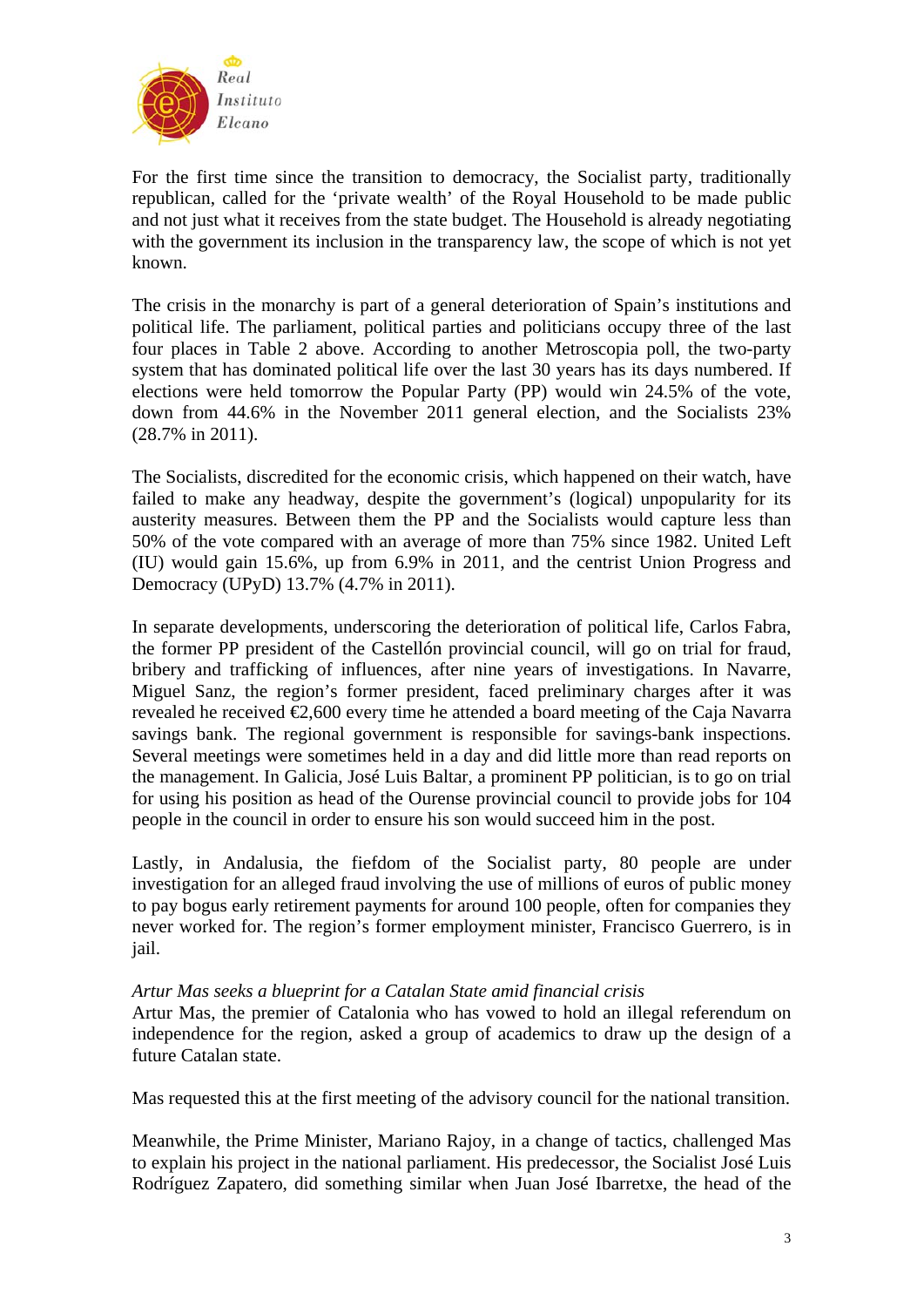

Basque government, proposed a free association of the region with the rest of Spain that included the right to self-determination (based on Puerto Rico's status within the US). His plan was narrowly approved by the Basque parliament and massively rejected by the national parliament in Madrid in 2005.

Rajoy's offer comes at a time of acute financial crisis for the government of Catalonia, the only one of Spain's 17 regions without a budget for this year in place. The proindependence Republican Left of Catalonia (ERC), which supports in parliament the minority nationalist government of Mas's Convergence and Union (CiU), refuses to accept more cuts in public spending. The CiU did not win an absolute majority in last November's snap election, which Mas held two years ahead of schedule in a bid to win support for the referendum. The ERC lost 12 seats and the ERC gained 11.

The Catalan economy generates around one-fifth of Spain's GDP and is roughly the size of Portugal's. The region's economy minister, Andreu Mas-Colell says it is impossible to meet the budget deficit target of 0.7% of GDP for 2013 imposed by the central government. He is hoping the EU will give Madrid more leeway in its budget deficit, which, in turn, would alleviate Catalonia. The region overshot its deficit target in 2012 of 1.5% by 0.5 percentage points. Catalan public debt stood at  $\epsilon$ 50.9 billion at the end of 2012, a rise of €16 billion in two years.

Mas said he would not sacrifice the referendum for promises of central government financing.

## *Eviction protests gather pace in legal vacuum*

Politicians' homes have become targets in growing protests over home evictions and calls for a radical change to the country's mortgage laws. Among the homes outside which several hundred protestors demonstrated was that of the Deputy Prime Minister, Soraya Sáenz de Santamaría.

Courts opened close to 92,000 foreclosure cases in 2012, 19% more than in 2011.

Spain's harsh mortgage law, under which a home owner is held liable for a loan even after returning the property and can only be freed from any liability when the loan has been fully repaid, is being reformed as a result of a petition among citizens that gathered 1.5 million signatures and a ruling by the European Court of Justice last month that said the law was incompatible with EU law.

Anti-foreclosure campaigners were angered this month when the ruling PP amended a bill and removed a measure calling for such debts to be cancelled once houses are repossessed. They are exploiting the legal vacuum until a new law is in place.

The left-wing government of Andalusia set a precedent by announcing it would expropriate some properties from which families were about to be evicted so they could continue to live there, and it would also penalise banks for holding on to empty homes.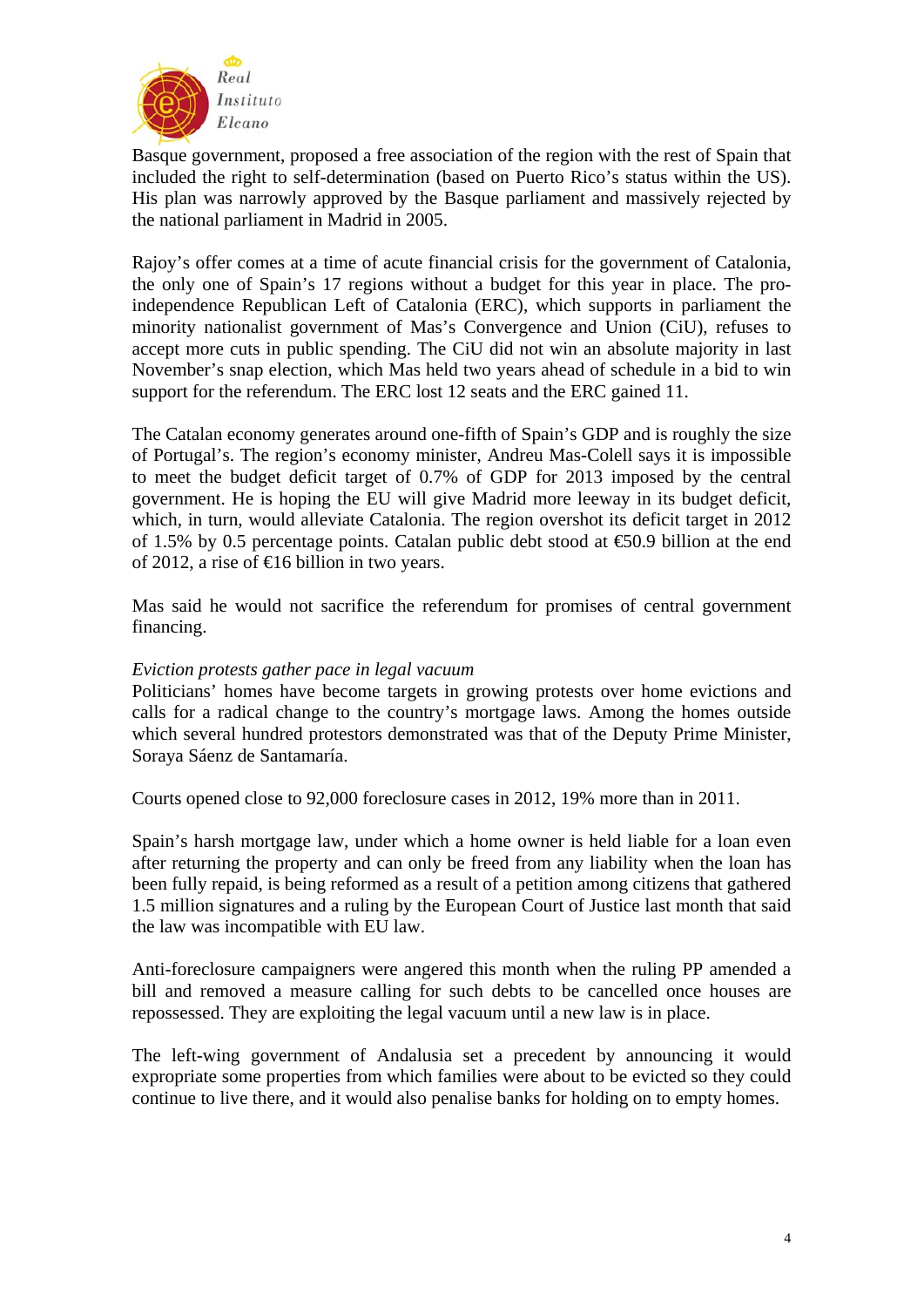

*ETA warns the government of 'negative consequences' of not negotiating* 

The Basque terrorist group ETA, which announced a 'definitive' ceasefire in October 2011, said the government's refusal to negotiate would have 'negative consequences' and 'make it harder to find a solution to the conflict'.

ETA, blamed for more than 800 deaths since it took up arms in 1968 in a bid to achieve an independent Basque state carved out of northern Spain and south-western France, has yet to lay down its arms.

The government has refused to negotiate with ETA leaders in Norway; it continues to demand a disbanding of the group and a surrender of its weapons. Four leaders were expelled from Norway last month.

ETA says it is only willing to disarm if the government meets certain conditions such as the regrouping of hundreds of prisoners held in jails across Spain and France to the Basque region.

The group did not specify what it meant by 'negative consequences'. It is militarily weak and has lost a lot of support. ETA's non-violent allies, known collectively as the *izquierda abertzale* ('patriotic left'), are increasingly participating in mainstream politics.

Meanwhile, Xabier López Peña, alias Thierry, ETA's interlocutor with the previous Spanish government in talks that began in 2004 and led to a ceasefire in March 2006 (broken in December 2006 when two people were killed in a bomb blast at Madrid's airport), died in a Paris hospital of a brain haemorrhage. He was arrested in 2008.

*Government plans language and 'integration' tests for those requesting Spanish nationality* 

The government is planning to tighten the rules for obtaining Spanish nationality by introducing language and 'integration' tests. Around 100,000 people, almost all of them non-EU citizens, request nationality a year (see Figure 3).

At the moment, immigrants seeking nationality have to prove their 'good civic conduct and a sufficient degree of integration into Spanish society', and this is done before judges in the offices of the Civil Registry in each territory. The criteria vary.

Under the new proposal, there would be the same exam throughout Spain.

#### **Figure 3. Spanish nationality by the five main countries, 2006-11**

|           | <b>Total</b> |
|-----------|--------------|
| Ecuador   | 167.271      |
| Colombia  | 102,307      |
| Morocco   | 53,975       |
| Peru      | 43,321       |
| Argentina | 30.041       |

Spain had 5.7 million foreigners (12% of the total population) at the last count.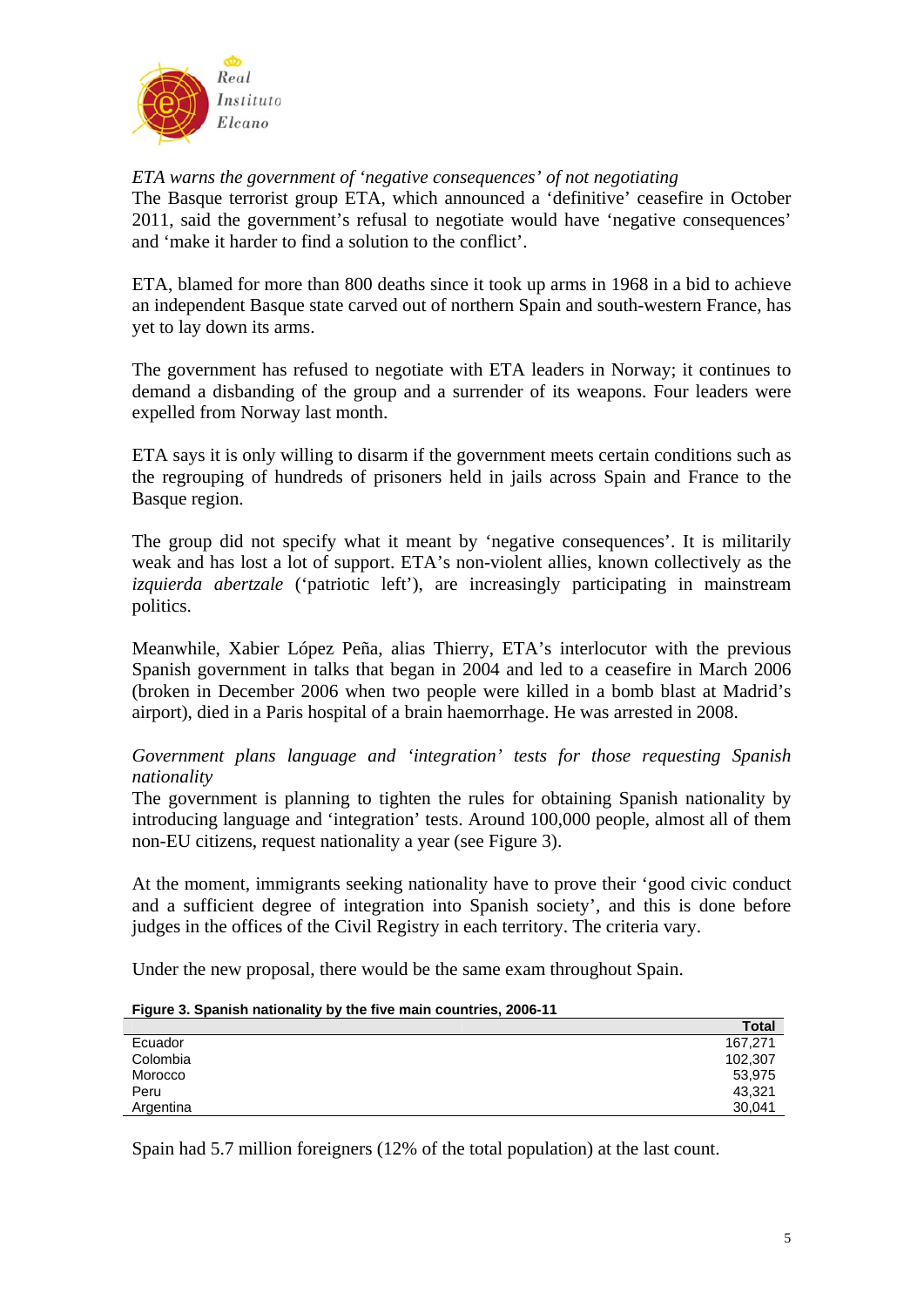

The very high level of unemployment in Spain has led to a sharp fall in the arrival of immigrants and a notable rise in those leaving the country, including Spaniards. The number of Spaniards registered as living abroad rose from 1.47 million in 2009 to 1.93 million at the beginning of 2013. A large part of this increase, however, is due to those who benefited from the 2007 Law of Historical Memory, which enabled relatives of Spaniards exiled after the 1936-39 Civil War to obtain Spanish nationality.

The remittances to Spain of workers abroad, mainly Spaniards, rose from  $\epsilon$ 5.31 billion in 2007, before the onset of the crisis, to  $\epsilon$ 5.92 billion in 2012, according to the Bank of Spain, while the remittances abroad of workers in Spain dropped from  $\epsilon 8.44$  billion to €6.48 billion over the same period.

# *Minimum marriage age to be raised from 14 to 16*

The government is to raise the legal age for getting married from 14 to 16, similar to that in other European countries.

It also proposes to raise the minimum age of consent for sex, which currently stands at 13, one of the lowest in the world.

# **The Economy**

# *Government revises 2012 Budget deficit upward after Brussels intervenes, hopes for softer 2013 target*

The government raised the 2012 budget deficit figure to almost 7% of GDP after Eurostat, the EU's statistics agency, questioned the method used for the previous figure of 6.7%. The Prime Minister, Mariano Rajoy, trumpeted the earlier figure in February.

The upward revision will make it even more difficult for the government to lower this year's deficit to the 4.5% of GDP target agreed with the European Commission. The economy is widely forecast to shrink by 1.5% this year, three times higher than the government's projection, which has yet to be officially revised upward.

The government is hoping the EC will revise its deficit target for this year to as much as 6% of GDP. It is also highly unlikely the government will be able to lower the deficit to the EU threshold of 3% of GDP in 2014, as also agreed. The price of greater flexibility will be more reforms, reportedly including higher taxes and in pensions. It is estimated the government has yet to implement 41 of the 72 reforms it has promised.

Eurostat took issue with Spain's accounting method, which excluded from the 2012 deficit refunds of taxes paid in January and February 2013. The government says it delayed payments in order to ensure the claims were correct.

Since 1995, the Budget Ministry said, Spain had counted tax refunds at the time they were approved for payment, not when they were claimed on tax returns.

The third revision of the budget figure since the PP took office at the end of 2011 has dented the credibility of the public sector accounting system. The PP revised the 2011 figure (the Socialists lost the election in November that year) twice.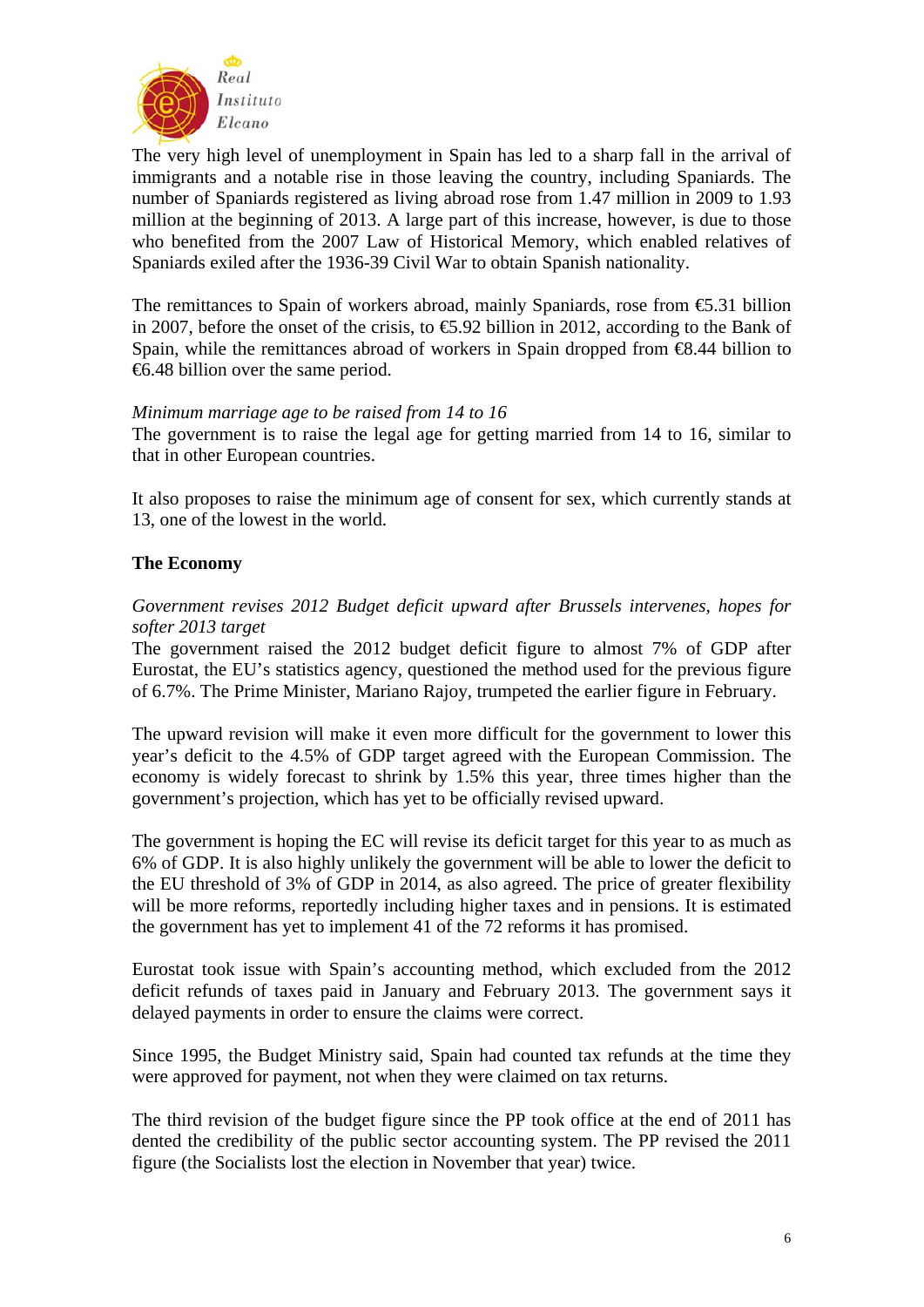

Meanwhile, the European Commission forecasts Spain's gross debt will reach 96% of GDP this year and that the current account will be in surplus for the first time in more than a decade, to the tune of 1% of GDP (see Figures 4 and 5).

| Figure 4. Gross debt of Public Administrations, 2013 and 2012 (% of GDP) |
|--------------------------------------------------------------------------|
|                                                                          |

|              | 2013 (estimates) | 2012  |
|--------------|------------------|-------|
| France       | 93.4             | 90.3  |
| Germany      | 80.7             | 81.6  |
| Greece       | 175.6            | 161.6 |
| Italy        | 128.1            | 127.1 |
| Portugal     | 123.9            | 120.6 |
| <b>Spain</b> | 95.8             | 88.4  |
| UK           | 95.4             | 89.8  |
| <b>EU-27</b> | 89.9             | 87.2  |

Source: European Commission.

| Figure 5. Current account balances, 2013 and 2012 (% of GDP) |                  |        |
|--------------------------------------------------------------|------------------|--------|
|                                                              | 2013 (estimates) | 2012   |
| France                                                       | -1.6             | $-1-9$ |
| Germany                                                      | 6.0              | 6.3    |
| Italy                                                        | 0.6              | $-0.7$ |
| Spain                                                        | 1.0              | $-0.8$ |
| UK                                                           | $-3.1$           | $-3.7$ |
| <b>EU-27</b>                                                 | 1.4              | 0.7    |

Source: European Commission.

Whether Spain wins support for greater leeway in reducing its budget deficit, particularly from Germany, which sees itself as the paymaster for the heavily-indebted and profligate southern countries that have sought bailouts (in Spain's case for banks), remains to be seen. EU rescues are becoming an increasingly unpopular issue among Germans, a factor in the country's upcoming federal elections.

The European Central Bank published earlier this month, for the first time, household net wealth rankings, which show these countries to be richer than Germany on this basis (see Figure 6). According to the study, $<sup>1</sup>$  $<sup>1</sup>$  $<sup>1</sup>$  conducted in 2010, Spain's net wealth per</sup> household was  $\in$ 183,000 (the 5<sup>th</sup> highest) compared with Germany's  $\in$ 1,000 (the lowest). One reason for the big disparity between the two countries is low home ownership in Germany –less than half of households own their main residence compared with more than 80% in Spain–. In income per capita GDP terms, Germans are much richer than Spaniards. Other factors include differences in household size, house prices, levels of indebtedness and the number of households that owned businesses.

<u>.</u>

<span id="page-6-0"></span><sup>&</sup>lt;sup>1</sup>See [http://www.ecb.int/pub/scientific/stats/html/index.en.html.](http://www.ecb.int/pub/scientific/stats/html/index.en.html)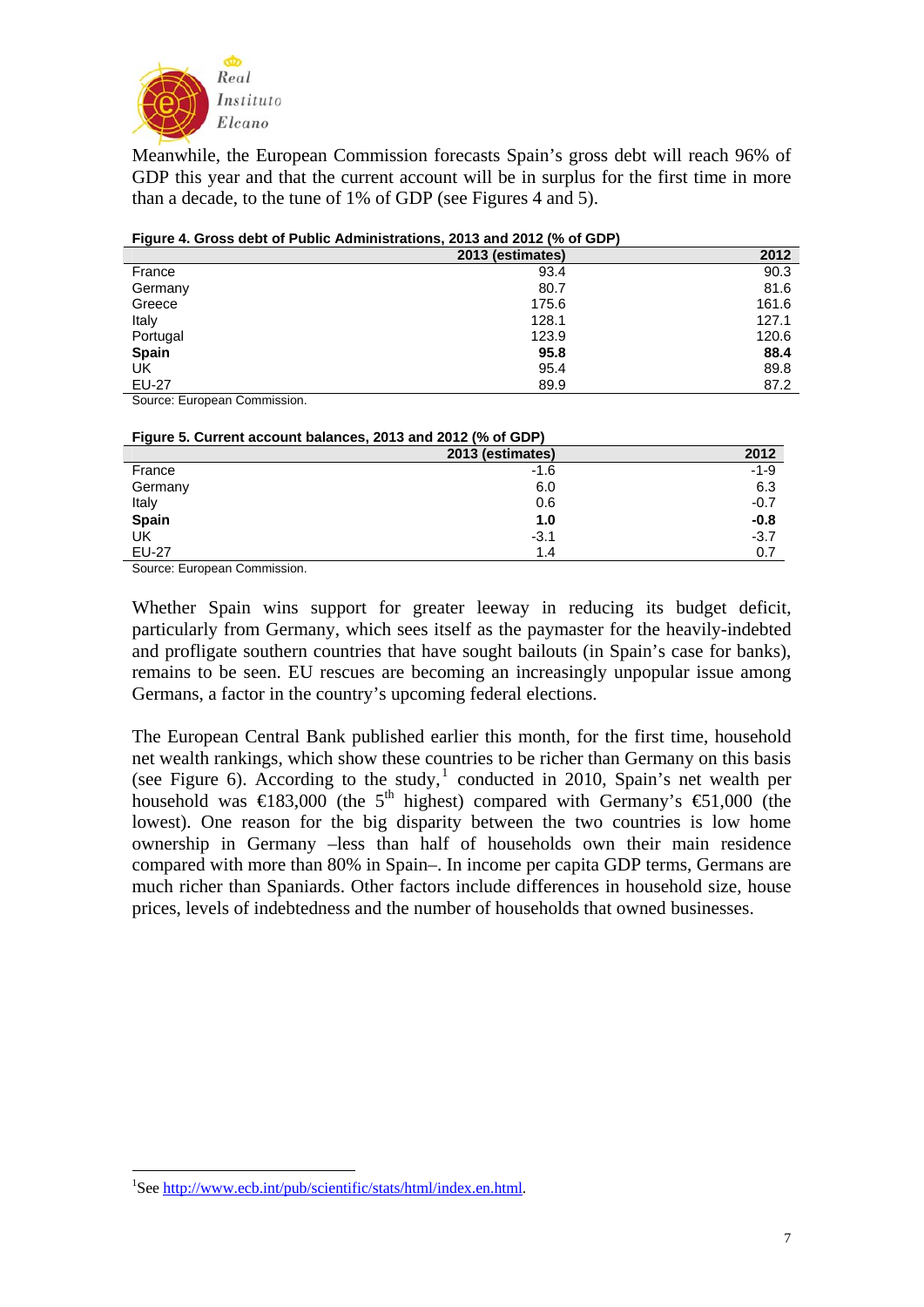

| <b>Country</b>        | $\epsilon$ thousand |
|-----------------------|---------------------|
| 1. Luxembourg (2010)  | 397.8               |
| 2. Cyprus (2010)      | 266.9               |
| 3. Malta (2010)       | 215.9               |
| 4. Belgium (2010)     | 206.2               |
| 5. Spain (2008)       | 182.7               |
| 6. Italy (2010)       | 173.5               |
| 7. Netherlands (2009) | 103.6               |
| 8. Greece (2009)      | 101.9               |
| 9. Slovenia (2010)    | 100.7               |
| 10. Finland (2009)    | 85.8                |

#### **Figure 6 Median net wealth (1) per household of EU countries (€ thousand)**

(1) Net wealth is defined as the difference between total (gross) assets and liabilities. Source: European Central Bank.

### *Inward and outward productive investment plummets in 2012*

Foreign direct investment (FDI) in Spain and Spanish investment abroad fell sharply last year. Inward gross investment, excluding Special Purpose Entities (SPEs) and thus the most productive part of FDI, was  $\in$  3.4 billion, down from  $\in$  23.6 billion in 2011, and outward investment, also excluding SPEs, amounted to  $\epsilon 0.9$  billion compared with  $\epsilon$ 29.3 billion in 2011

SPEs are mainly financial holding companies, foreign-owned, and principally engaged in cross-border financial transactions, with no or negligible local activity.

The amount spent in 2012 on setting up companies in Spain was  $\text{\textsterling}883$  million ( $\text{\textsterling}160$ ) million in 2011), capital increases took up  $\in$  0.5 billion ( $\in$  1.4 billion) and acquisitions €[2](#page-7-0).0 billion (€1.9 billion).<sup>2</sup> The main investor in Spain was the US, whose gross investment of  $\epsilon$ 2.2 billion excluding SPEs was 53% higher.

Net outward productive investment was €1.8 billion negative because of the much lower gross investment and divestments of €12.8 billion in listed and non-listed companies. In 2011 net investment was €12.6 billion positive.

The main recipient of outward investment in 2012 was Chile (see Figure 7). The principal sectors receiving investment were IT consultancy (16.7% of the total), the wholesale tobacco trade (8.4%) and oil extraction (7.1%).

| Figure 7. Outward productive investment by main countries (% of total) (1) |  |  |  |
|----------------------------------------------------------------------------|--|--|--|
|----------------------------------------------------------------------------|--|--|--|

|               | 2012 | 2011 |
|---------------|------|------|
| Chile         | 20.6 | 2.2  |
| France        | 15.4 | 1.1  |
| <b>Brazil</b> | 10.2 | 16.1 |
| Netherlands   | 6.8  | 1.9  |
| Germany       | 4.1  | 4.2  |
| US            | 3.5  | 10.0 |

(1) Immediate and not final destiny country and excluding SPEs. Source: Investment Registry.

 $2$  See the author's detailed analysis of FDI in Spain at

1

<span id="page-7-0"></span>[http://www.realinstitutoelcano.org/wps/portal/rielcano\\_eng/Content?WCM\\_GLOBAL\\_CONTEXT=/elca](http://www.realinstitutoelcano.org/wps/portal/rielcano_eng/Content?WCM_GLOBAL_CONTEXT=/elcano/elcano_in/zonas_in/international+economy/ari10-2013-chislett-fdi-spain-crisis) [no/elcano\\_in/zonas\\_in/international+economy/ari10-2013-chislett-fdi-spain-crisis](http://www.realinstitutoelcano.org/wps/portal/rielcano_eng/Content?WCM_GLOBAL_CONTEXT=/elcano/elcano_in/zonas_in/international+economy/ari10-2013-chislett-fdi-spain-crisis)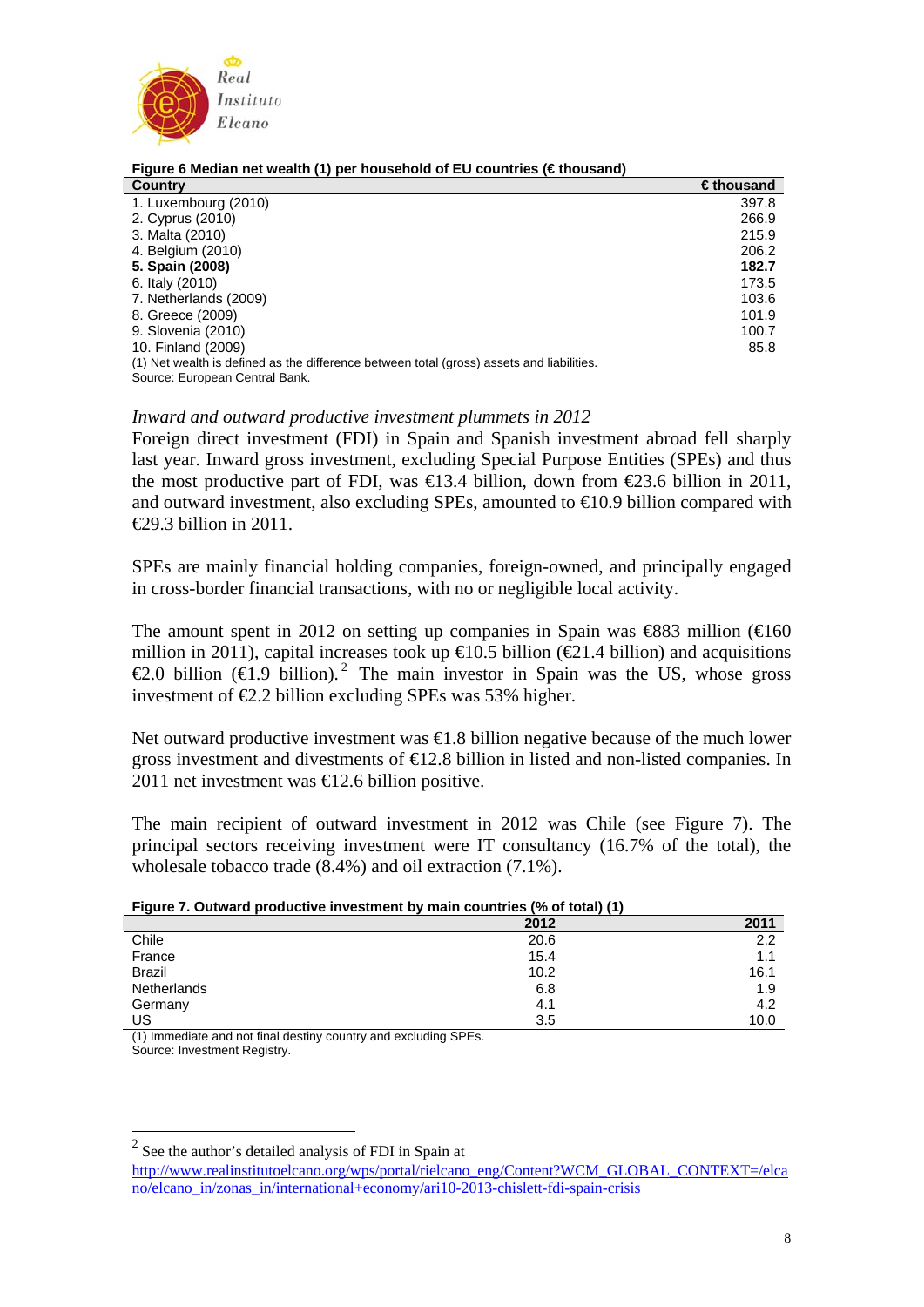

*Spain: only large euro zone country with declining unit labour costs in 2007-12*  Spain's unit labour costs (ULCs) dropped by 4% between 2007 and 2012 compared with an average rise of close to 10% for the euro zone as a whole, according to the OECD (see Figure 8).

ULCs, which measure the average cost of labour per unit of output and are calculated as the ratio of total labour costs to real output, are a major component of competitiveness.

Real wages have been declining as a result of Spain's recession and very high unemployment rate. Last year's labour reforms give companies more leeway to negotiate individual wage agreements.

#### **Figure 8. Change in unit labour costs 4Q07-4Q12 (%), total economy**

|              | % change |
|--------------|----------|
| France       | 11.5     |
| Germany      | 12.9     |
| Italy        | 10.1     |
| Portugal     | 0.1      |
| <b>Spain</b> | $-4.1$   |
| Euro area    | 9.6      |
| Source: OECD |          |

Spain's hourly labour costs in manufacturing were the  $13<sup>th</sup>$  highest in the EU in 2012 at  $E$ 2.50, still below the EU average but close to those of the UK (see Figure 9).

#### **Figure 9. Hourly labour costs in manufacturing, 2012**

|            | 2012(1) |
|------------|---------|
| 1. Sweden  | 43.8    |
| 2. Belgium | 41.9    |
| 4. France  | 36.3    |
| 5. Germany | 35.2    |
| 11. Italy  | 26.9    |
| EU-27      | 24.0    |
| 12. UK     | 22.7    |
| 13. Spain  | 22.5    |

(1) First nine months.

Source: Federal Statistical Office Germany.

#### *Household savings drop to lowest level since 2000*

Wage restraint and the very high unemployment rate pushed household savings as a percentage of disposable income down to 8.2% in 2012 from 11% in 2011, according to the National Statistics Office (INE).

This was the lowest level since INE began to publish its series in 2000.

Many families, with one or all their members unemployed, are drawing on their savings in order to survive.

## *Regional income differences accentuated by recession*

The per capita income of Spain's poorest regions declined in relative terms in 2012 while that of the richer regions increased, according to the National Statistics Office (See Figure 10).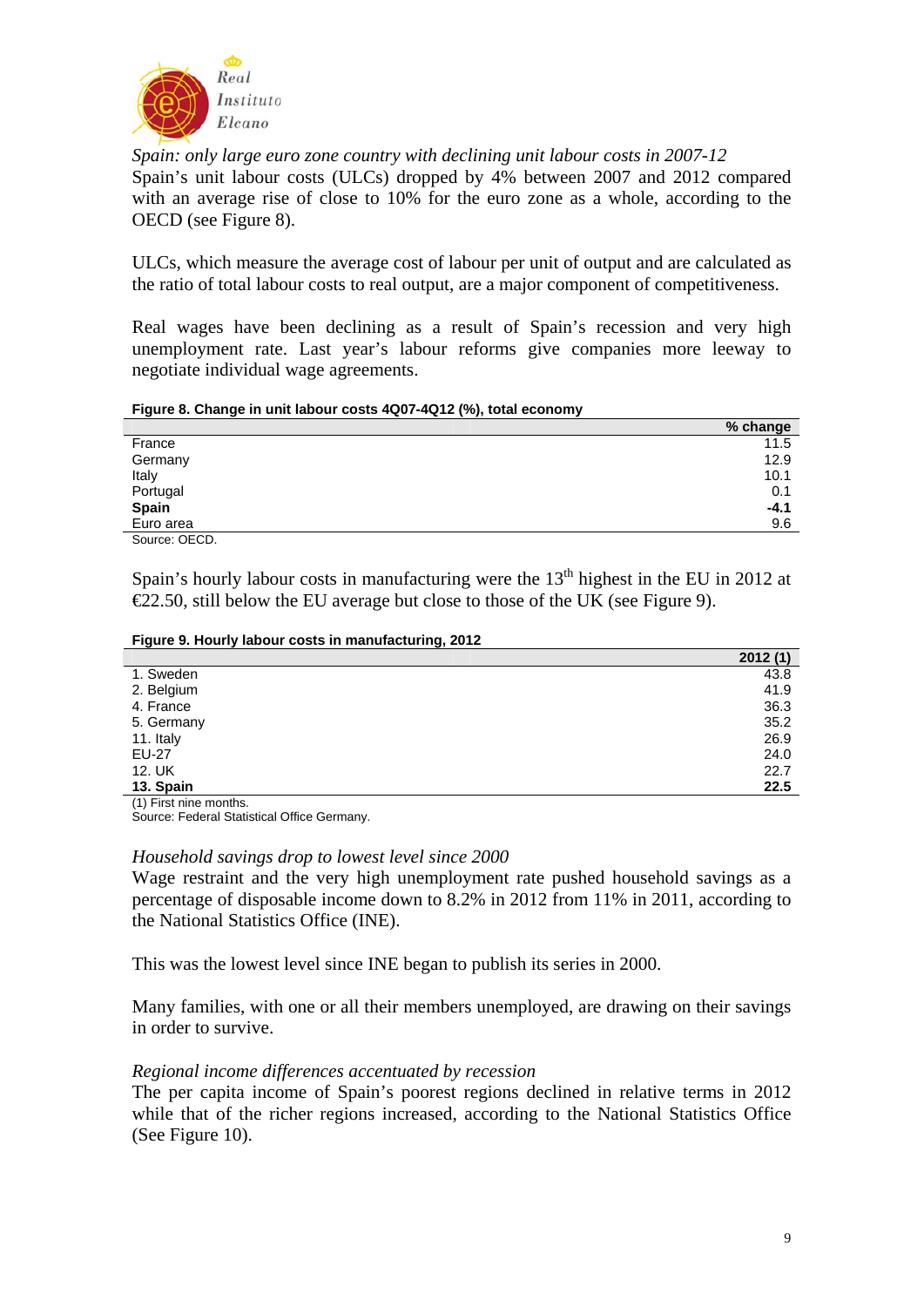

| <b>Region</b>           | 2008  | 2012  |
|-------------------------|-------|-------|
| Andalusia               | 77.0  | 74.5  |
| Aragón                  | 111.2 | 111.2 |
| Asturias                | 93.7  | 92.4  |
| <b>Balearic Islands</b> | 107.4 | 107.1 |
| <b>Basque Country</b>   | 129.7 | 135.4 |
| Canary Islands          | 85.8  | 85.9  |
| Cantabria               | 96.9  | 98.1  |
| Castilla and León       | 94.5  | 97.9  |
| Castilla-La Mancha      | 81.7  | 77.7  |
| Catalonia               | 115.8 | 119.7 |
| Extremadura             | 68.4  | 67.6  |
| Galicia                 | 88.5  | 91.0  |
| La Rioja                | 110.5 | 112.0 |
| Madrid                  | 129.7 | 129.0 |
| Murcia                  | 85.3  | 81.3  |
| Navarre                 | 125.4 | 127.7 |
| Valencia                | 91.0  | 87.7  |
| Spain                   | 100.0 | 100.0 |

**Figure 10. Per capita income of Spain's regions, 2008 and 2012 (Spain = 100)** 

Source: INE.

Andalusia's and Extremadura's per capita incomes dropped from 77% and 68.4% of the national average in 2008, before the onset of the crisis, to 74.5% and 67.6%, respectively, in 2012.

Spain's recession, now in its sixth year (growth in 2011 was anaemic), has hit the regions differently. Those that have best weathered it and whose unemployment levels tended to be lower than the national average were those, such as Catalonia, the Basque Country and Navarre, whose economies are more export-based and internationalised (see Figure 11). The Canary and Balearic Islands, on the other hand, benefited from bumper tourism.

**Figure 11. GDP growth and unemployment rates of Spain's regions, 2012 (%)** 

| <b>Region</b>           | <b>GDP</b> growth | <b>Unemployment rate</b> |
|-------------------------|-------------------|--------------------------|
| Andalusia               | $-1.7$            | 35.9                     |
| Aragón                  | $-1.5$            | 18.5                     |
| Asturias                | $-2.5$            | 23.8                     |
| <b>Balearic Islands</b> | $-0.3$            | 24.3                     |
| <b>Basque Country</b>   | $-1.4$            | 15.9                     |
| Canary Islands          | $-1.0$            | 32.3                     |
| Cantabria               | $-1.3$            | 19.2                     |
| Castilla and León       | $-1.8$            | 20.8                     |
| Castilla-La Mancha      | $-3.0$            | 30.0                     |
| Catalonia               | $-1.0$            | 23.9                     |
| Extremadura             | $-2.2$            | 34.0                     |
| Galicia                 | $-0.9$            | 21.3                     |
| La Rioja                | $-2.1$            | 18.7                     |
| Madrid                  | $-1.3$            | 19.9                     |
| Murcia                  | $-1.7$            | 25.6                     |
| Navarre                 | $-1.8$            | 17.3                     |
| Valencia                | $-1.5$            | 28.1                     |
| Spain                   | $-1.4$            | 26.0                     |
| Source: INE.            |                   |                          |

Exports of goods were a record  $\epsilon$ 223 billion in 2012, 25% more than pre-crisis level (2006-07).